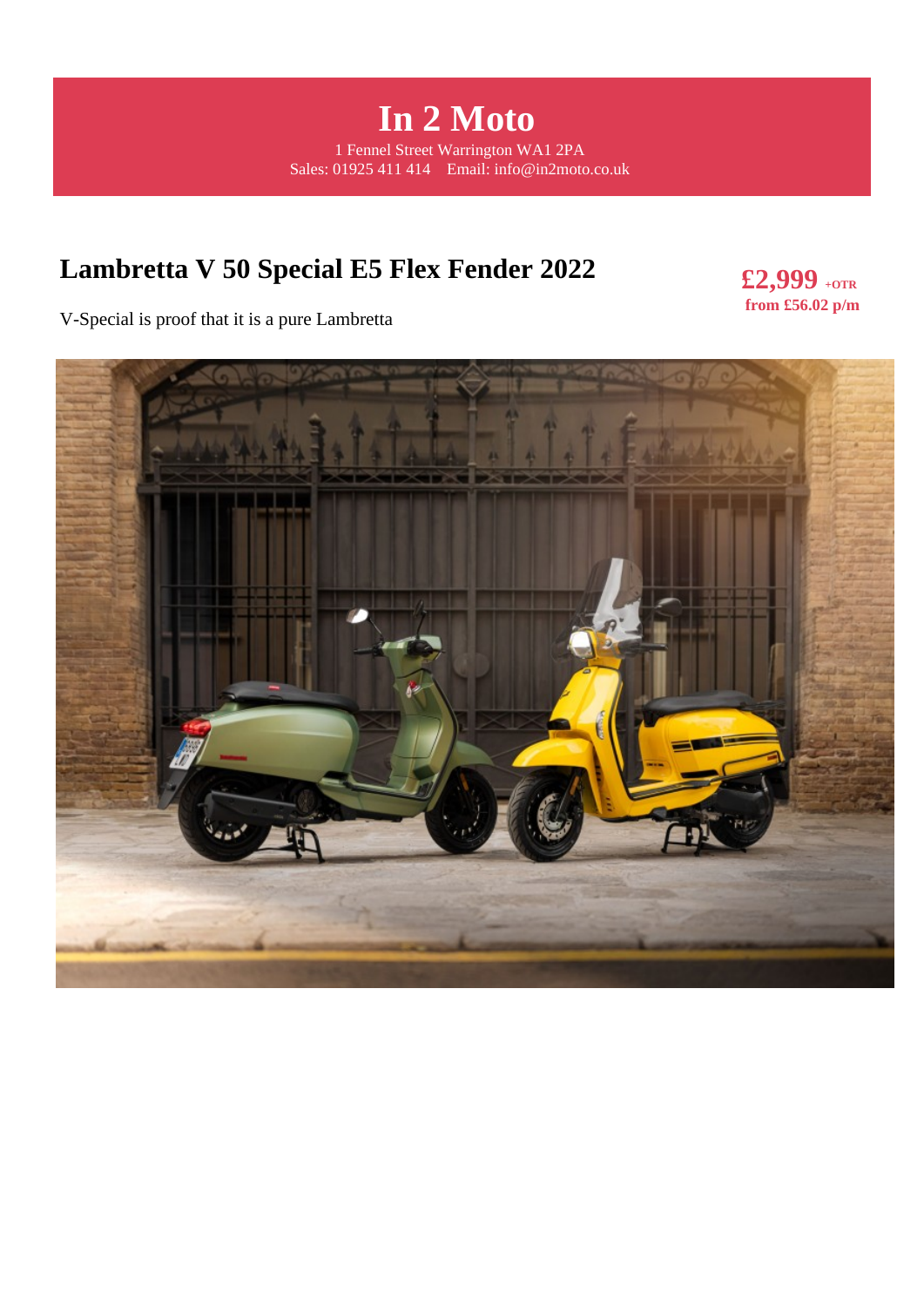New 2021 Lambretta V Special 50cc Every detail of the V-Special is proof that it is a pure Lambretta: Head and rear lights show the Lambretta trademark while the key is decorated with the traditional Lambretta lion. A large luggage area can be found under the comfortable seat. In regards to technology, the new V-Special is up-to-date. Front and rear disc brakes provide excellent braking performance To further customise the 'lammy', Lambretta has prepared full carbon sets for the aftermarket that will convert the machine into a real old school Lambretta 'bicolour' Lambretta provides a series of helmets in the same colours as the vehicles. High end materials like carbon for the shell, genuine leather for the lining and stainless steel guarantee the highest wearing comfort. Lambrate, the fashionable district ("quartiere") , is located within Zone 3, the administrative division of Milan, 6 km north-east of the city centre. The district is well known for Parco Lambro, a large urban park established in 1934. The River Lambo rises from the Monte San Primo, elevation 1,685 metres (5,528 ft.), near the famous Madonna Ghisallo hill, not far from Lake Como. The Lambro passes through Brianza then reaching Monza before crossing its famous park (where king Umberto I was assassinated by Gaetano Bresci) in two branches which join again before the river passes through the eastern part of Milan. The Lambro finally flows into the River Po near Orio Litta. The Lambro is derived from Lambrus, which corresponds to Greek ???????, meaning 'light (in weight), quick, nimble' and is related to Illyrian lembus 'light vehicle' whence also Greek ??????. Lambretta riders are commonly referred to as Lambrettista (singular) or Lambrettisti (plural).

#### **Engine**

| <b>ENGINE TYPE</b>                    | <b>MAX. TOROUE</b>        | <b>CLUTCH</b>      | <b>COOLING SYSTEM</b> | <b>GEAR RATIO</b> |
|---------------------------------------|---------------------------|--------------------|-----------------------|-------------------|
| Single cylinder, 4-stroke, air cooled | $9.2Nm@7000$ rpm          | Automatic          | Air Cooled            | 15.43 final drive |
| <b>DISPLACEMENT</b>                   | <b>FUEL SUPPL</b>         | <b>GEARBOX</b>     | <b>BATTERY</b>        |                   |
| 49.5cc                                | Electronic Fuel Injection | Automatic          | 12V                   |                   |
| <b>COMPRESSION RATION</b>             | <b>EXHAUST SYSTEM</b>     | <b>FINAL DRIVE</b> | <b>SPARK PLUG</b>     |                   |
| 10.7:1                                | Euro 5 Compliant          | Belt               | N/A                   |                   |
| <b>RATED OUTPUT</b>                   | <b>CERTIFICATION</b>      | <b>IGNITION</b>    | <b>STARTING</b>       |                   |
| 2.6kW@7500rpm                         | Euro 5                    | ECU                | Electric              |                   |

#### **Chassis**

| <b>FRAME</b>                                | <b>REAR BRAKE</b>                  | <b>FRONT TYRE</b>     |
|---------------------------------------------|------------------------------------|-----------------------|
| <b>Steel Tube</b>                           | Hydraulic Disc 110mm               | 110/70-12             |
| <b>FRONT SUSPENSION</b>                     | <b>FRONT RIM TYPE</b>              | <b>REAR TYRE</b>      |
| Telescopic Forks                            | Cast                               | 120/70-12             |
| <b>FRONT BRAKE</b>                          | <b>REAR RIM TYPE</b>               | <b>TAILLIGHT LAMP</b> |
| Hydraulic Disc 226mm                        | Cast                               | LED                   |
| <b>REAR SUSPENSION</b><br>Single Suspension | <b>REAR RIM DIMENSION</b><br>12 in |                       |